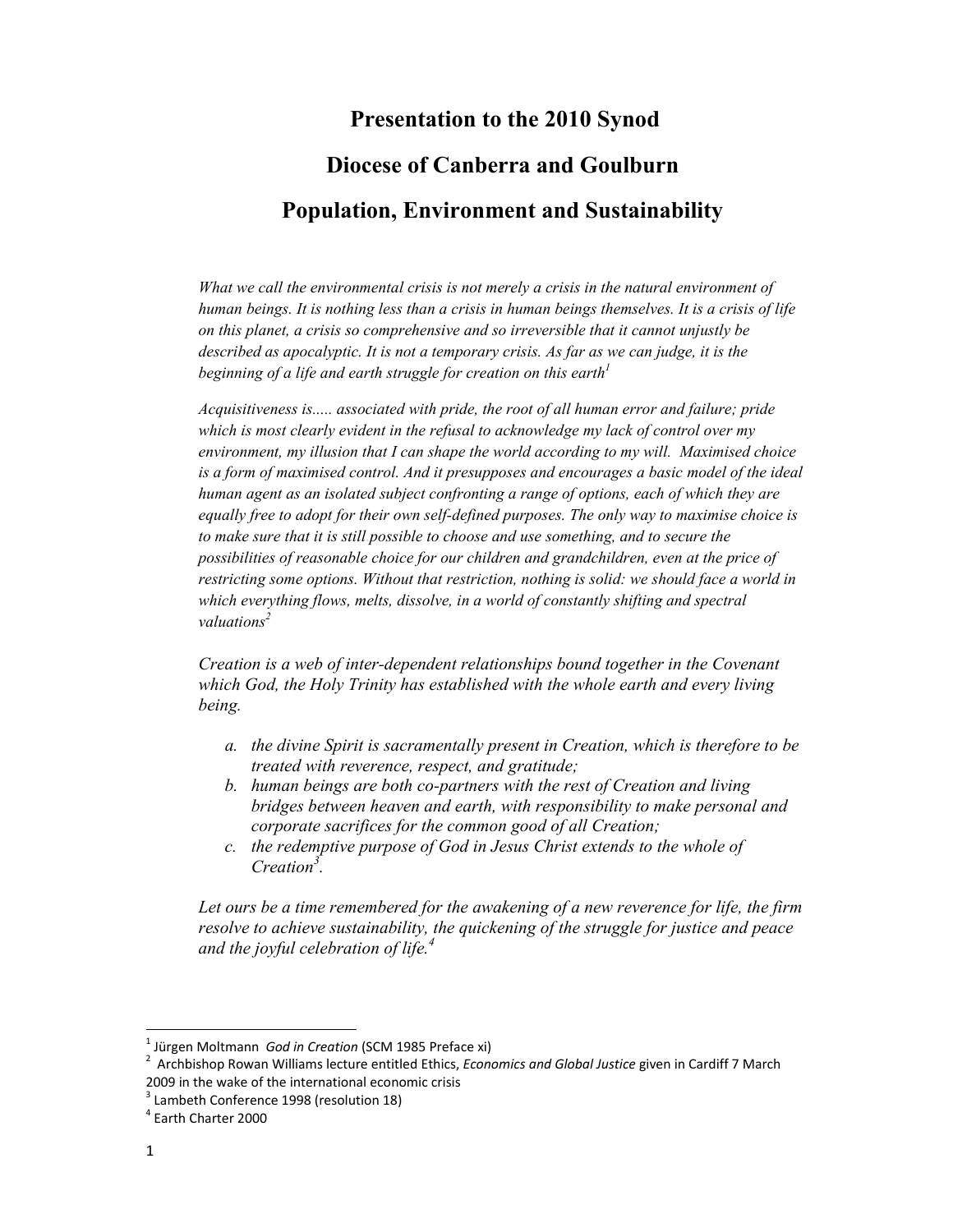## **1.Introduction**

Modern humanity is prone to consider itself living in the only period of history that really matters. The truth of the matter is that the rich resources upon which we our modern prosperity is built and the DNA we have all inherited have a very long past and it is an act of supreme arrogance to live with any assumption that there will be no further generations to follow us.

- Science leads us to understand that the universe is some 14 billion years old while life on earth began approximately 4 billion years ago.
- The rich resources (especially liquid fossil fuel resources) that we are exploiting in a relatively few short decades have been laid down over hundreds of millions of years and are not renewable.
- Modern humanity perhaps through a grouping as small as a tribe, moved out of Africa some 100,000 years ago and has since made home from the equator to the polar regions, including the hottest and coldest, wetest and driest places on earth.
- While human beings as hunter gathers impacted localised fauna and flora, little impact was made upon ecological systems and natural climate cycles.
- The first major change came with the invention of agriculture some 5000 years ago which enabled civilisations to emerge. Many of these civilisations had a surprisingly short history, because, in their expansion, the resources within their reach became fully exploited<sup>5</sup>.
- Agriculture enabled the global population to increase to approximately 300 million at the time of Christ.
- The second major change happened with the industrial revolution which has progressively impacted every area of human life from health to food production, from communication to global travel and trade. This change has hugely increased both the human gross population and the speed at which the population is expanding so that today we number nearly 7 billion.
- Human beings, through sheer numbers and through expanding appetites for consumer goods now have an unprecedented impact upon ecological systems. The much respected English scientist, Lord Rees, (an astro-physicist and a member of the House of Lords by virtue of his science) in a recent visit to Australia said that he gives humanity only a 50/50 chance of surviving another 100 years.
- Scientists tell us we are now experiencing the earth's sixth period of mass extinction. What makes this one different to all the others is that its cause is the total domination of humanity.6
- Shortage of resources is now fuelling many regional conflicts especially in Africa. (Nigeria, Sudan, Ethiopia, Eritrea, Somalia, and most infamously Rwanda). The prospect of such conflict erupting on a global scale is a prospect too terrible to contemplate.
- As trade expands and opportunities are exploited to meet the demands of population growth, the gap between the rich and super rich, the average and the poor is increasing. The top ten percent of Australia's wealthy now own a much higher percentage of the country's wealth than they did 10 years ago. A similar picture is replicated worldwide. Disparity ultimately always leads to conflict.

<sup>&</sup>lt;sup>5</sup> Jared Diamond *Collapse* Allen Lane Penguin 2005<br><sup>6</sup> The fifth mass outinstien was approximately 65 m

 $6$  The fifth mass extinction was approximately 65 million years ago at the end of the cretaceous period wiping out the dinosaurs and was probably caused by a meteor.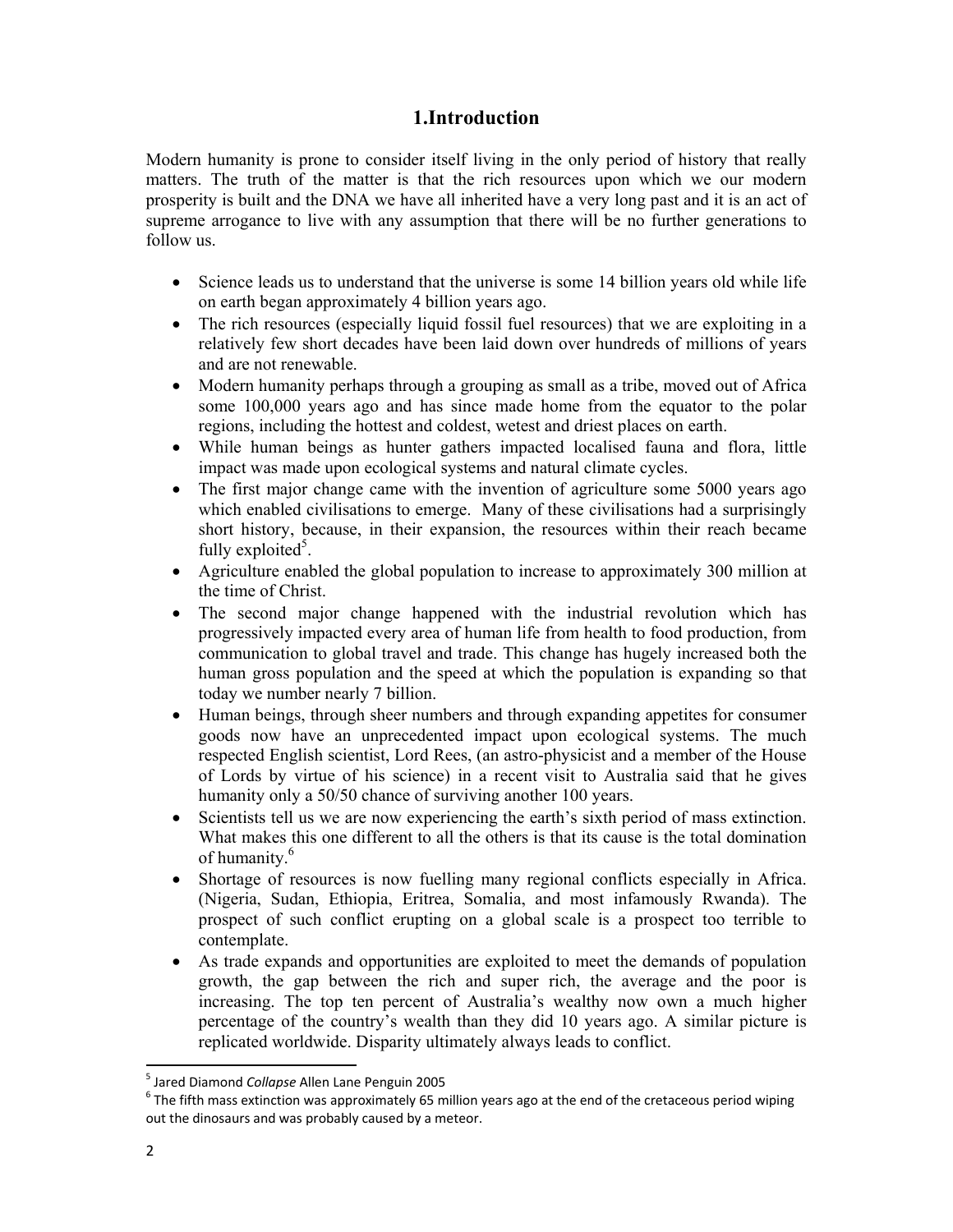This is our context.

## **2 Theology**

Christian life and discipleship is undergirded by two primary theologies, the theology of creation and the theology of redemption. Christians generally are well formed in the theology of redemption which is imparted through biblical salvation history and culminates on the cross. Most Sunday sermons, in one form or another relate to the theology of redemption. (Some Christians judge orthodoxy on the basis of a theology of redemption alone). The theology of creation is less understood and taught and yet it is as central to biblical understanding as a theology of redemption. It is found in the iconic creation stories of the Pentateuch, throughout all the wisdom literature and is especially focussed through John's presentation of the incarnation, and the establishment of new creation in his Gospel, letters and the Book of Revelation. While the issue we are addressing is informed by both theologies it is to creation theology that we must primarily turn

- The earth is not 'terra nullius', ours to exploit as we see fit, or technology enables us, *it is the Lord's.* (Psalm 24.1)
- The heavens and the earth and all their host reflect the glory of God, thus to significantly change the balances and rhythms of nonhuman life is far more significant and serious than simply mechanical manipulation; it is to challenge the manner in which God and God's will is reflected in and through creation. (Psalm 19)
- The Sabbath crowns creation: through its rhythms and balances the whole creation is hallowed and blessed. (Genesis 2.1-3)
- Human beings are made in the image and likeness of God, to care for creation as God cares for all. Dominion or rule is therefore to be understood as the responsibility of nurture and care of the order God has established. As God subdues the darkness and chaos to create, so humanity is commissioned with the same responsibility to oppose forces that would disturb through exploitation or any other means the balances that produce well being and harmony.(Genesis 1 26-28)
- God's creation covenant is not simply with humans, it is with all living things, the creation covenant confirms the sanctity of all life and commitment to its diversity. Space must be left for non-human creation to be fruitful. To threaten diversity is to rebel against the creation covenant.(Genesis9 8-17)
- Human beings are made to relate and through relationship(s) we are to understand our identity. Our name (male and female) is *Adam*, for we are of the *Adamah* – the earth. We relate to God our creator, we relate to the earth out of which we are formed, we relate to one another and we relate to all living things. To act as an individual without thought to the consequences for other humans, or indeed for all of non-human life, is to deny our essential humanity.
- Set within creation are its limits which must be respected. God rests: humanity is called upon to rest and in so doing to recognise the rest that is due to the land, to its animals and indeed to all of life.(Deuteronomy 5.12ff) To live or act as if there are no limits is to live outside the order that God has established, action which grieves the heart of God and causes pain to the whole created order. To live outside those limits is recognised by the prophets as the ultimate apostasy. (Amos 8.1ff. Micah 6..6-8, Habakkuk 2.6ff)
- God's creation is friendly space in which all of life flourishes. The opposite of friendly space is space that is fully occupied by one form of species at the expense of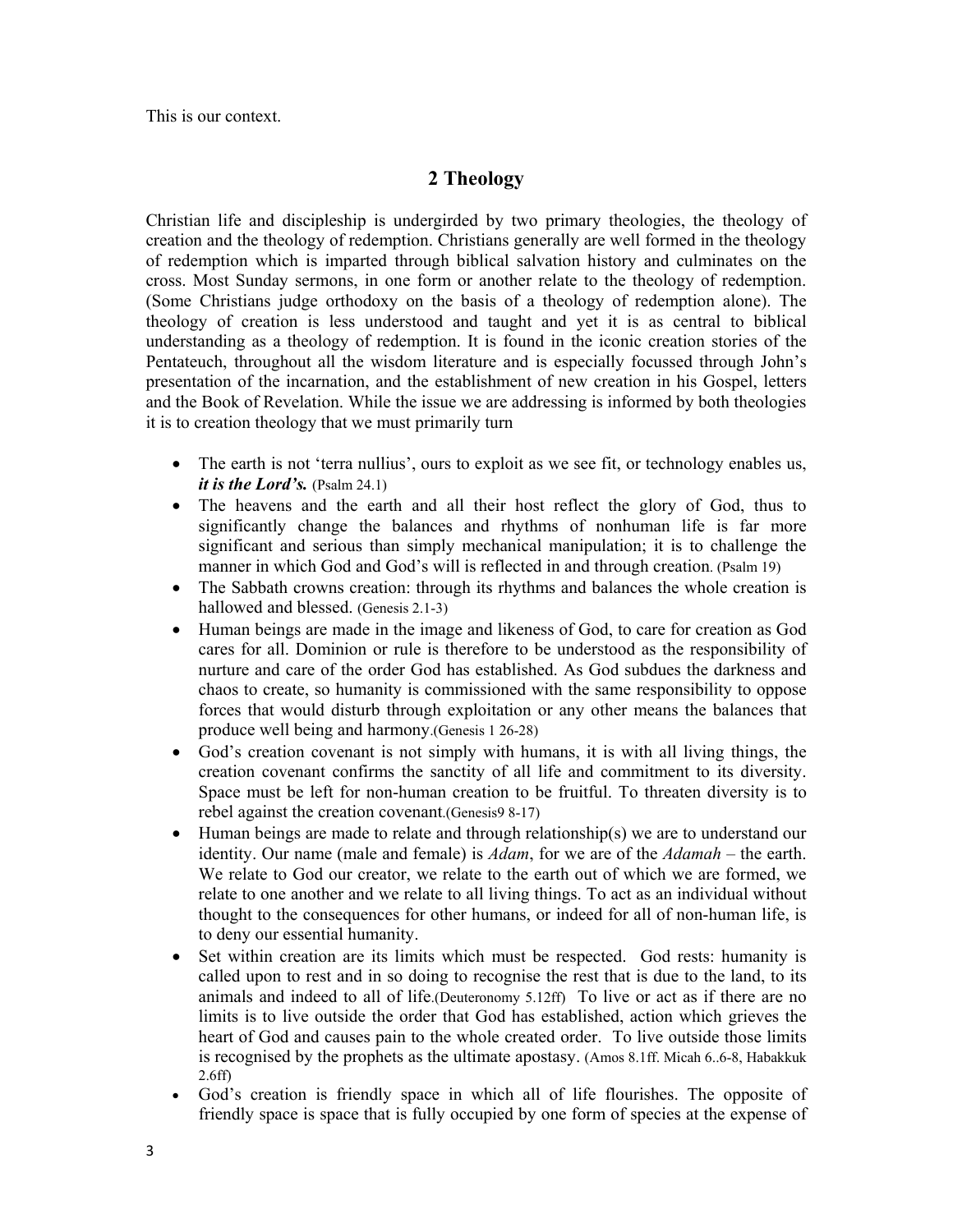others. Human beings are now dangerously close to naming the whole of the planet "occupied space" thus excluding or treating as hostile that which stands in the way of 'human progress'

- Creation is the celebration of God's abundance. Ironically abundance is enjoyed, celebrated and protected through living within limits. Because of our vast numbers and our ever expanding appetites, we now commit vast ecosystems to the threat of scarcity, and bring countless millions of human lives into existence to face its threatening advance across the land.
- Wisdom is the womb from which creation is formed. "She was there at the beginning".(Proverbs 8. 22ff) In choosing the *Tree of the Knowledge of Good and Evil* rather than the *Tree of Life* humanity chooses the alluring but false freedom of independence, rather than the true freedom which arises from a relationship with God and with all that God has made. The sister virtues of Wisdom are justice, righteousness and harmony. Creation theology is inherently imbued with an ethical dimension. It is a commitment to righteousness, justice and harmony, virtues that are at an even greater risk in an over populated world.
- In the Temple Jesus read the Jubilee passage for himself (Isaiah 61.1ff), the kingdom that comes in him is a new creation with a strong ethical component; one that is both a future hope and the inspiration for transformational living and commitment in the present.

## **3. The scientific basis for the challenges we face\***

*\*The Academy of Science has been commissioned by the Australian Government to produce 'a document responding to the questions the Australian public is asking about climate change, using language that can be understood by a non-specialist'. This document may be used for Synod (instead of at least some of the text below).* 

#### Key facts:

- In the atmosphere, trace amounts of carbon dioxide and other solar radiationabsorbing gases are producing a natural greenhouse effect that is keeping the earth's surface considerable warmer than it would otherwise be.
- Rising levels of greenhouse gases are caused by burning of fossil fuels oil, gas and coal which release mainly carbon dioxide - and other gas production such as methane from agriculture.
- Increasing greenhouse gas concentrations superimpose a gradual warming trend on top of the natural variability of climate ('the enhanced greenhouse effect').

The Intergovernmental Panel On Climate Change has been the biggest scientific collaboration in human history: thousands of scientists agree that the planet is in a dangerous state. The latest (Fourth) IPCC consensus report described the impact of global warming in different regions, and actual measurements of real events accorded with predictions from previous reports. This gave great confidence that the computer predictions for the future were also realistic. The Report includes the following points:

 Global warming of more than 2 degrees above pre-industrial levels significantly increases the chance of 'dangerous' climate change.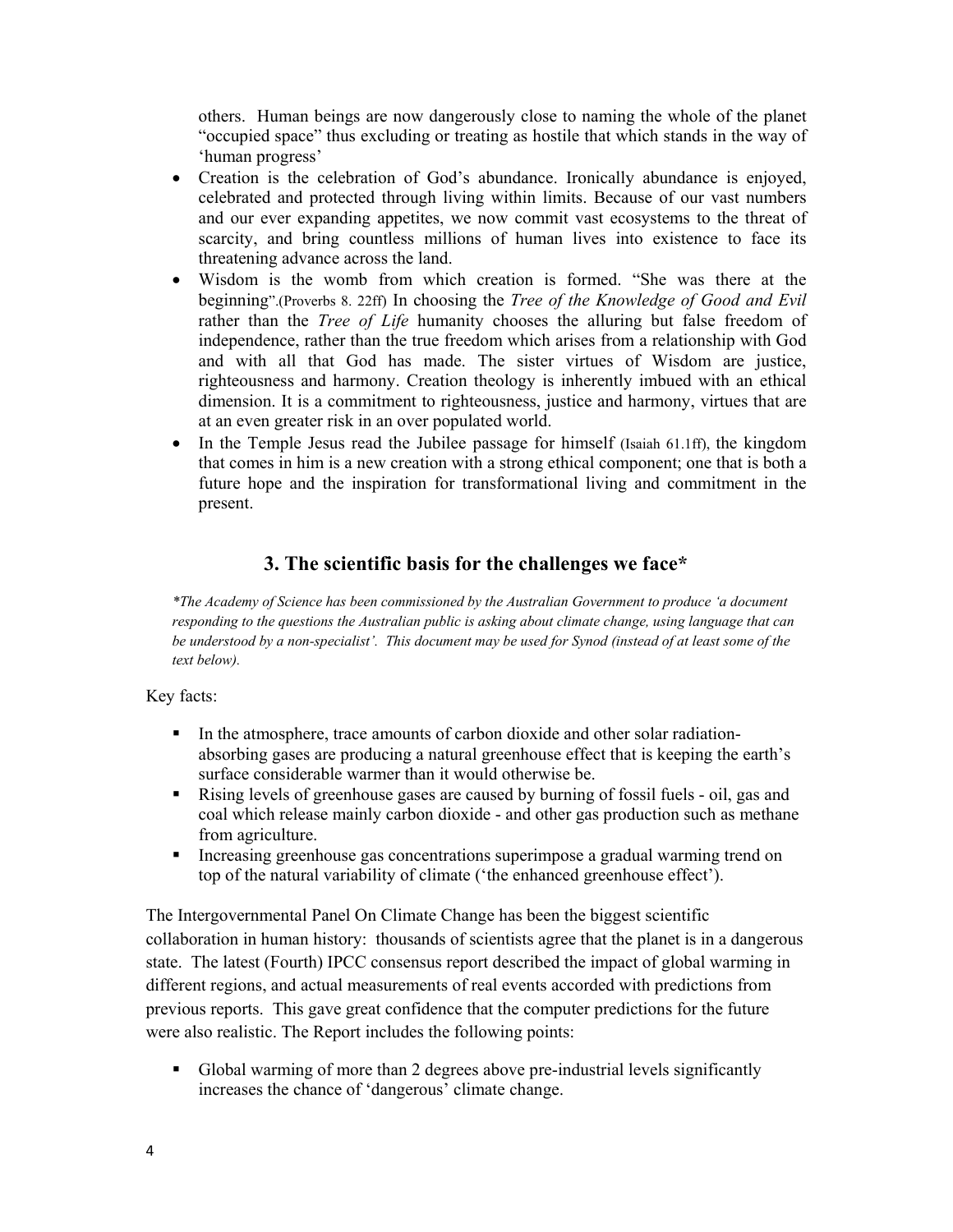- To keep global temperature increase below 2 2.4 degrees we **need to stabilize at between 350-400 parts per million carbon dioxide** (445-490 ppm carbon dioxide equivalent concentration for total greenhouse gases); yet even at these concentrations there is still 25-80% chance that warming will exceed 2 degrees.
- We are **already at 385 parts per million carbon dioxide** and rising at 2ppm per year.
- **To reduce the risk of more than 2 degree warming, global emissions would need to peak before 2015, with 50% - 85% reductions on 2000 levels by 2050.**
- **IPCC** recommends that industrialised countries reduce their emissions by 25-40% by 2020 (from a 1990 baseline).

The Garnaut Climate Change Review is a substantial source of information, analysis, and conclusions for Australian decision makers, commissioned by the Australian Government and all State Governments.

 *'The Review takes as its starting point, on the balance of probabilities and not as a matter of*  belief, the majority opinion of the Australian and international scientific communities that *human activities resulted in substantial global warming from the mid 20th century, and that continued growth in greenhouse gas concentrations caused by human-induced emissions*  would generate high risks of dangerous climate change.<sup>7</sup>'

The majority Australian and international scientific opinion is being opposed by some who emphasise uncertainties in the science of climate change (see more in the section on political aspects). Key points from a careful analysis of such uncertainty are: $8$ 

- The earth's climate is naturally variable across a wide range of timescales and amplitudes.
- **The rate of warming due to the 'enhanced greenhouse effect' is able to be determined, within reasonably narrow confidence limits, for any given rate of increase of greenhouse gases.**
- Both greenhouse gas concentrations and global mean temperature have increased over the past century and at least some of the observed warming is due to the enhanced greenhouse effect.<sup>9</sup>
- **Unless offset by natural cooling larger than any that has been observed over the past few centuries, continuing increases in greenhouse gas concentrations will lead to further global warming and other significant changes of climate over the next century.**

When releasing the Climate Change Review Report for Australian Governments Professor Garnaut said that inaction could prove dire and that, if we fail, 'the failure of our generation

<sup>&</sup>lt;sup>7</sup> The Garnaut Climate Change Review 2008 (p xxxv)  $(\underline{www.garnautreview.org.au}),$ 

<sup>8</sup> '*Climate Change: The Challenge for Policy'*, an Australian Academy of Social Sciences publication, 2005

<sup>9</sup> . *The Garnaut Report reports an analysis by time series specialists of global temperature data in the past century, which states that upward movement in the past 130-160 years is persistent, becomes steeper after the mid 1970s, and that there is no significant evidence for a break in the trend in the late 1990s).*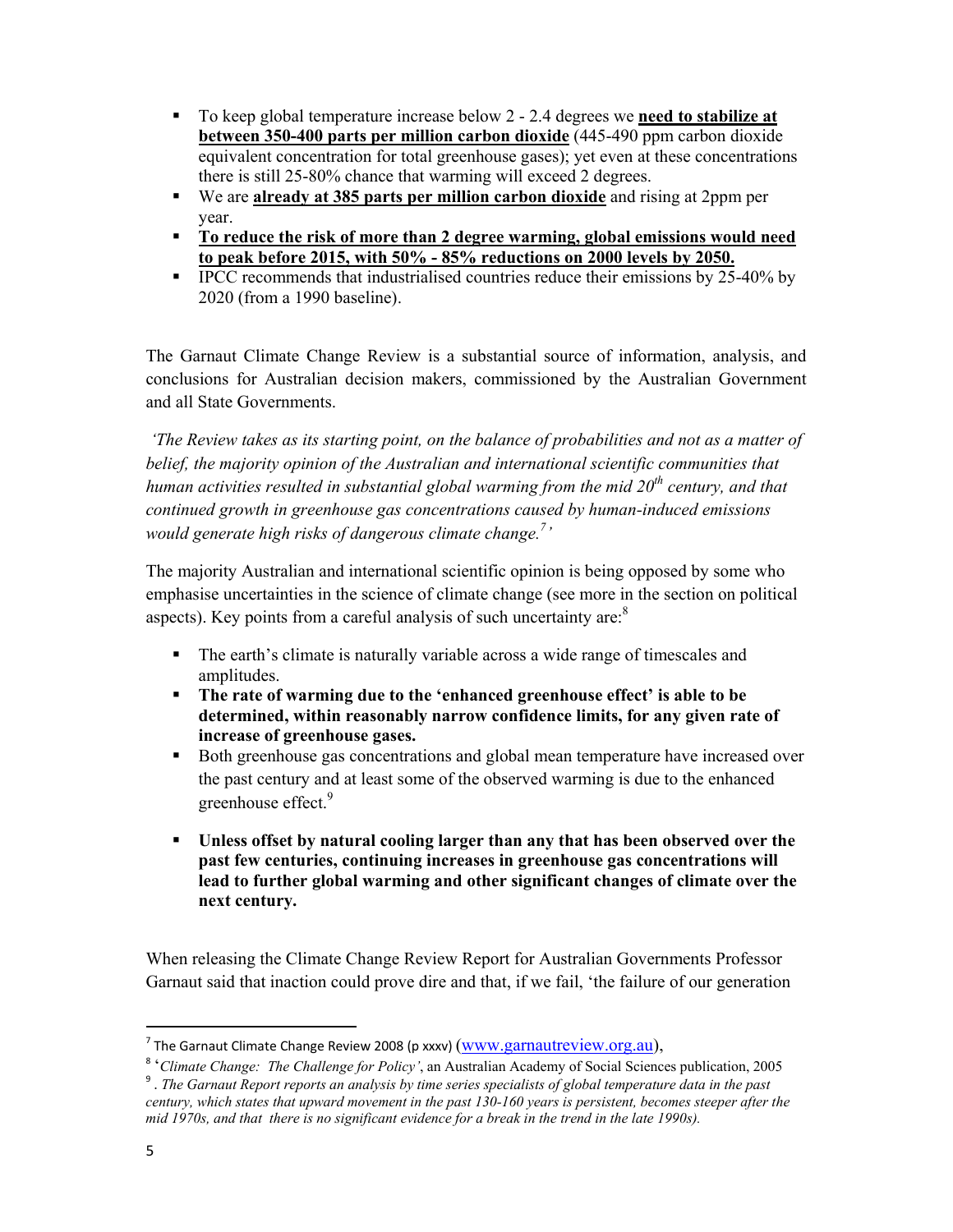will haunt humanity till the end of time' (p.xlv). He put a target of 550ppm carbon dioxide equivalents (with Australia aiming for 10% reduction on 2000 levels by 2020 and 80% by 2050) as one with a reasonable chance of agreement - **but it has not been agreed to date**.

As examples of consequences, 550ppm would not save the basic three-dimensional coral structure of the Great Barrier Reef, whereas 450ppm might do so; and for the Murray-Darling Basin, which is already severely stressed, models indicate that by 2100, with no mitigation, irrigated agriculture would decline by more than 90%, compared with 20% at 550 ppm and 6% at 450 ppm (p.127).

Underpinning the above analysis, there is broad understanding that:

- human consumption is the main cause of recent increases in greenhouse gases
- human consumption increases with population numbers, and consumption per person is increasing in newly industrialising countries
- **•** population continues to increase globally (United Nations median projection is an increase from 6.8 billion now to 9.2 billion by 2050) and in Australia (Department of the Treasury projection is from 22 million now to 35 million by 2050)
- up to 50% of the Earth's photosynthetic potential is already being directly appropriated for human use; land that is now being cleared is either increasingly inhospitable or home to precious and unique stocks of biodiversity (Sachs, p.68)
- natural sinks for the absorption of greenhouse gases, such as forests, continue to be cleared for agriculture or development
- removal of habitat and the threat of climate change combine to make major extinctions of other life forms very likely by the end of this century (Wilson).

## **4. Common Wealth and Private Barns**

#### **Why humans find it so hard to change**

Unsurpassed wealth is held in common. Sun and wind and all forms of energy; rain and rivers, the earth and bountiful sources of food; the sea and its sources of life; complex eco systems, beauty in all its forms; building materials and mineral resources; the smile of a child, the wisdom of the elderly, human DNA: all of these treasures are common, because they come from a God who pours abundance equally upon us all.

A relatively small proportion of wealth, often in the least important categories, is accumulated by individuals during their lifetime, but even that is relinquished in death. In the light of this truth it is extraordinary that human beings, to a greater or lesser degree, place greater value upon that which has been individually accumulated rather than upon that which is common. This is part of the human dilemma (*the human condition*); for, paradoxically, our very existence depends not upon our personal wealth but upon the health and abundance of that which we hold in common. To lose 'common wealth' is to lose everything, to lose that which has been individually accumulated is traumatic, but it is to begin again from that which we hold in common.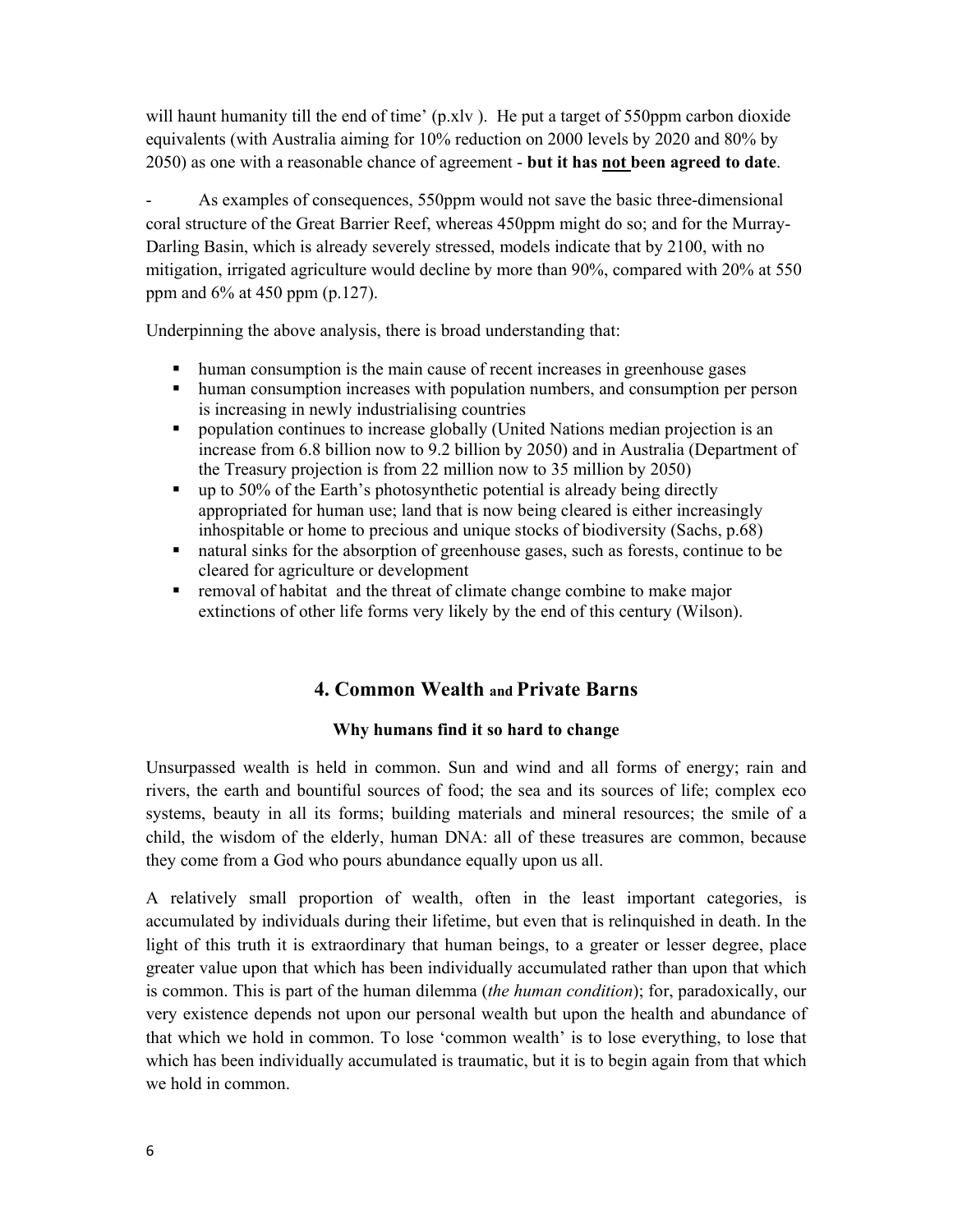'Self interest' is being absorbed, often to the point of paranoia, with my private barn. This self interest is wilfully fed by politicians who respond to its demands, and by 'shock jocks' such as Alan Jones who espouse its virtue. This self interest has emerged victorious since Copenhagen.

Such is the power of self interest that growing scientific consensus which addresses the human threat to ecological balance is undermined, belittled, ignored or seriously misrepresented.

Addressing the ecological crisis, and climate change at its centre, does not come without cost. However, the relatively small personal investment required, for investment is the more appropriate noun, is an investment in the 'common wealth', or common capital, from which we, future generations, and all of life will continue to draw. We will not find ultimate security in personal assets but in 'common wealth'.

That the astrophysicist, Lord Martin Rees, President of the Royal Society, on a recent visit to Australia should say he gives humanity only a fifty-fifty chance of surviving another one hundred years is not a comment about ecology, but about the human condition. Human ingenuity, invention, 'progress', will not save us if our primary focus remains on privatised wealth. Indeed further technological advantages that serve self interest may well fast track the difficulty.

Human beings must rediscover the biblical truth that our primary identity is our relationship with God, with others, with the earth and the whole created order; and we are individuals only within the embrace of those relationships and the accountability they demand.

# **5. Industrial and Technological Revolutions, Human Values and Capacity for Change**

The industrial and technological revolutions of human society have radically altered the lifegiving relationship between human and non-human creation.

Technologies are applied sciences. The technologies and the sciences from which they are derived come from human values and the convictions of human societies.

The values and convictions of human societies, which regulate public life, come from basic human convictions about the meaning and purpose of life.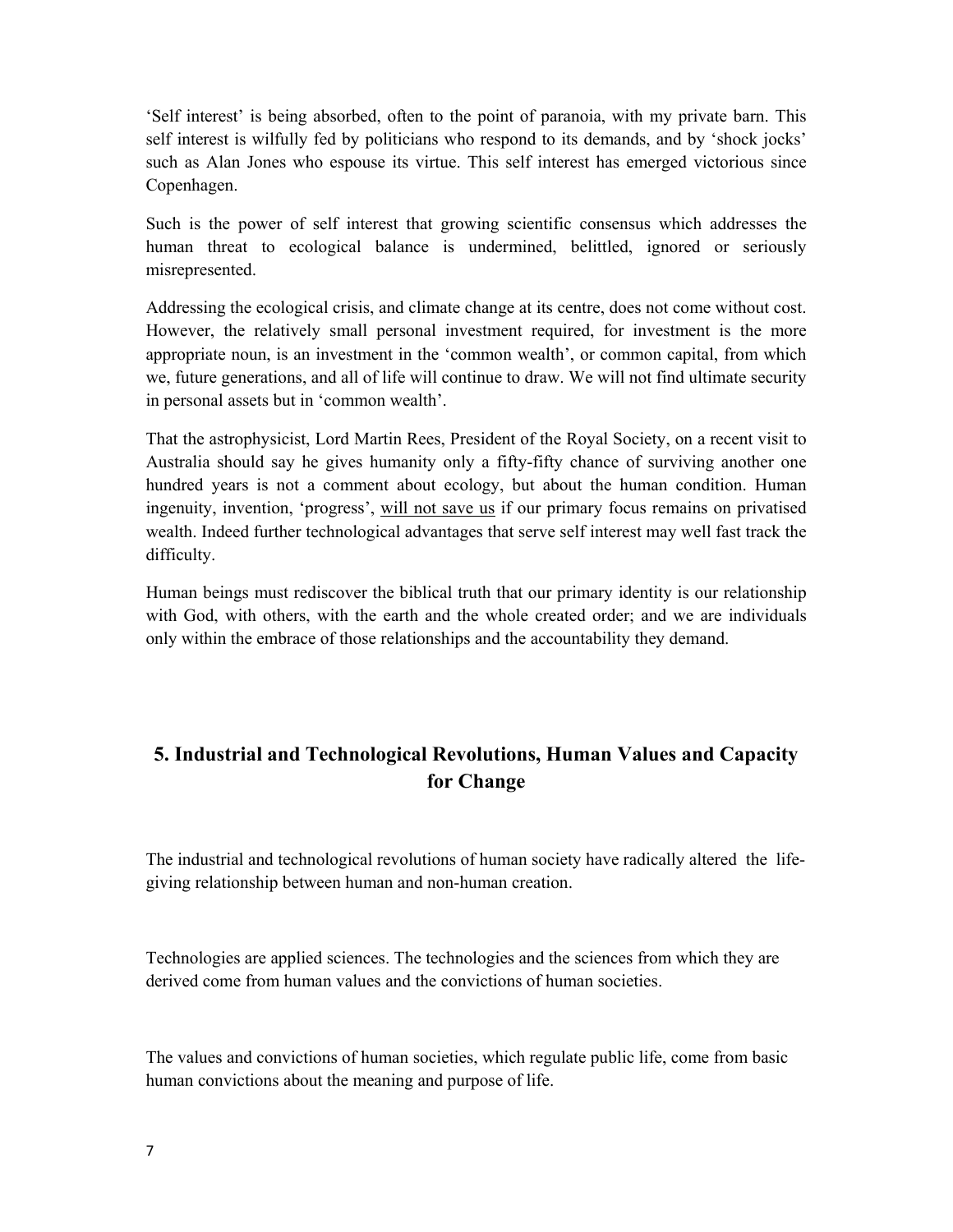The natural environment cannot be understood apart from the social environment. Therefore the ecological crisis is at the same time a human social and spiritual crisis.

If the destruction of nature is to be halted the economic and social conditions of human living must change. Societies which persist in aspiring to ever increasing growth and productivity will contribute to the progressive destruction of the environment.

The norms which regulate a society derive from its cultural traditions and these cultural mores become deeply embedded in the human psyche or subconscious. Change at this level is painful and takes a long time.

Human systems that are unable to undergo fundamental change at the level of values and meaning cannot adapt to new situations and change as a whole. "Only life systems that are capable of suffering are capable of surviving, because they are the only ones that are prepared to learn and are open to change and renewal." $10$ 

**The predominating value shaping modern civilization is the value of growth as compared to equilibrium. Growth through increased productivity which harnesses scientific and technological power to achieve its aim becomes the basis of political and economic activity.** 

**The human will to power, to dominate, underlies the desire for growth. This will to power is exerted over and against the non-human creation. The human being in our society has become identified as the consumer. Human beings are now in a relentless quest to commodify creation for our own consumption.** 

**Without a fundamental re-orientation of our self understanding as consumers to our true identity as creatures given life within the context of the whole community of creation we will be unable to undergo the necessary change or transformation required to slow the destruction of nature.** 

The present societal denial or apathy in face of climate change and other human impacts on the earth community seems to reflect a fundamental incapacity to truly apprehend our

<sup>10</sup> Jurgen Moltmann, God in Creation, Fortress Press, 1993. P25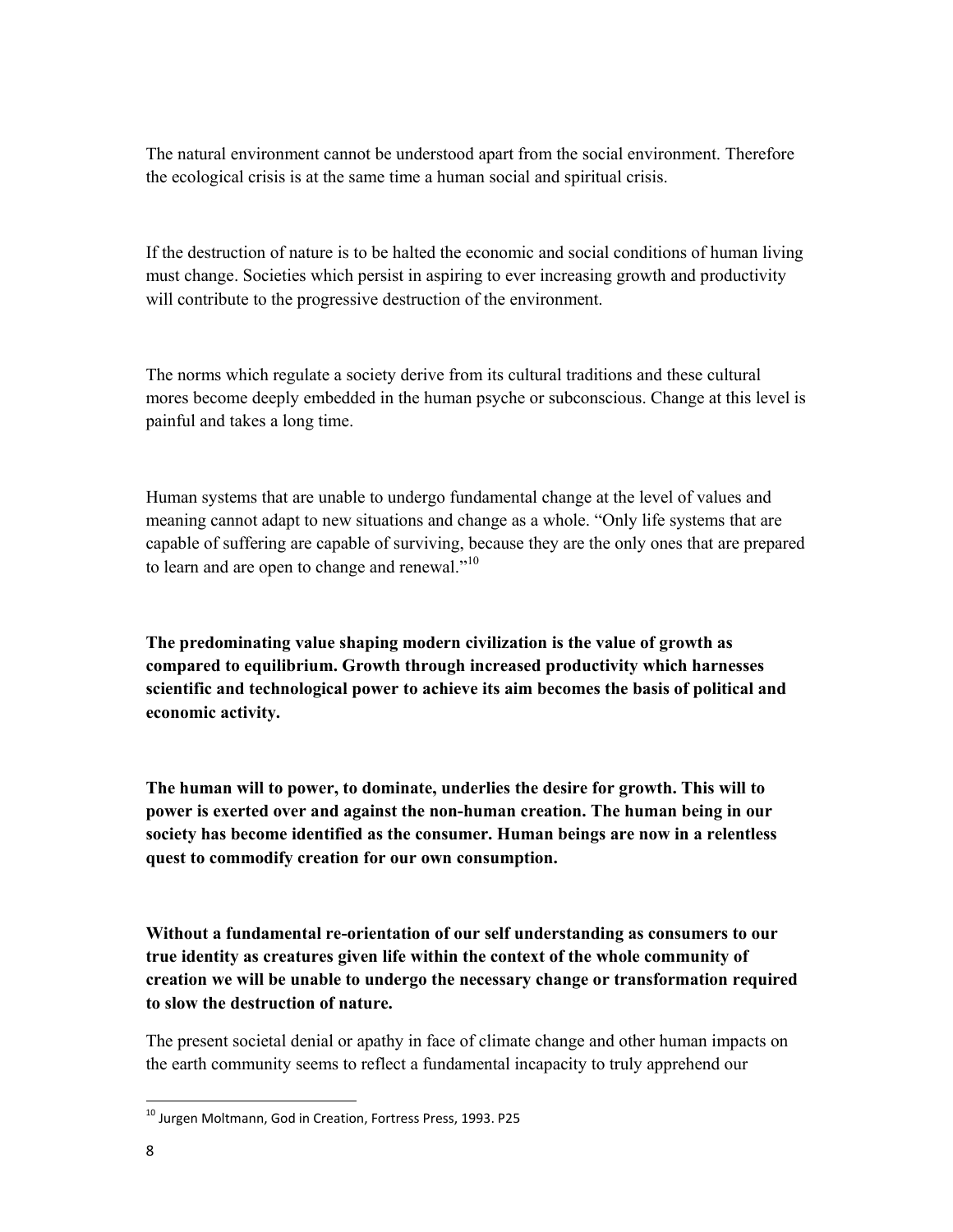biological and spiritual connection with the creation or total ecosystem of the earth. Our sinfulness is that, as a whole, we have come to regard life as a right and humanity as the ultimate act of creation as compared to life as gift endowed with human responsibility to care for creation. A change of human consciousness is required for us to face the ecological crisis before us.

## **6. Political aspects of the challenges we face**

A year ago, in the lead up to the Copenhagen Conference on Climate Change, there appeared to be a broad public consensus that the threat of dangerous climate change was real, and that action must be taken to prevent it. Since then many feel that confusion has grown to the extent that there is a need to take a step back, to set out the basis for the concern once more (as briefly outlined in section 4 of this report), and to name the issues and interests involved, as we do below, so that people can choose wisely whom to believe - for this is a profound moral choice.

## **6.1. Climate sceptics**

Climate sceptics cast doubt on the scientific evidence for global warming and its potential dangers.<sup>11</sup> Many are paid by fossil-fuel interests. They create confusion as to whether climate change is real or, if it is happening, question whether humanity has any responsibility. Sunspots, a change in the Earth's axis, general unexplained natural variability, and references to warm periods in the past are all used to discredit the mainstream science, even though these factors have already been taken into account by mainstream climate scientists. The second part of their message is that the cost of action on climate change will badly damage the world economy and huge numbers of jobs will be lost. Sceptics are vastly outnumbered by scientists with impeccable credentials who have increasingly serious concerns about the fate of the planet and humanity, and who make their case from properly reviewed scientific data.

## **6.2. Can human creativity/technology solve the problems ?**

Some people accept the reality of climate change but still express confidence that, through human creativity/technology, ways will somehow be found to avoid the worst effects of growth in population and consumption, and adapt to climate change without requiring major changes of us. A devastating analysis of the prospects for some of these ideas is given by Clive Hamilton in *Requiem for a Species*. The scale of the behavioural and technological changes needed, the short time available to achieve them, and the failure of international efforts so far to commit to such changes, are of very great concern. But if we change enough and soon enough - we can still expect to lead comfortable and fulfilling lives. Some helpful publications are listed in the bibliography at the end of this report.

## **6.3. Costs can be measured, many benefits cannot**

<sup>-</sup><sup>11</sup> : Paul Brown, *Global Warming – the Last Chance for Change*, (Reader's Digest publication, 2007).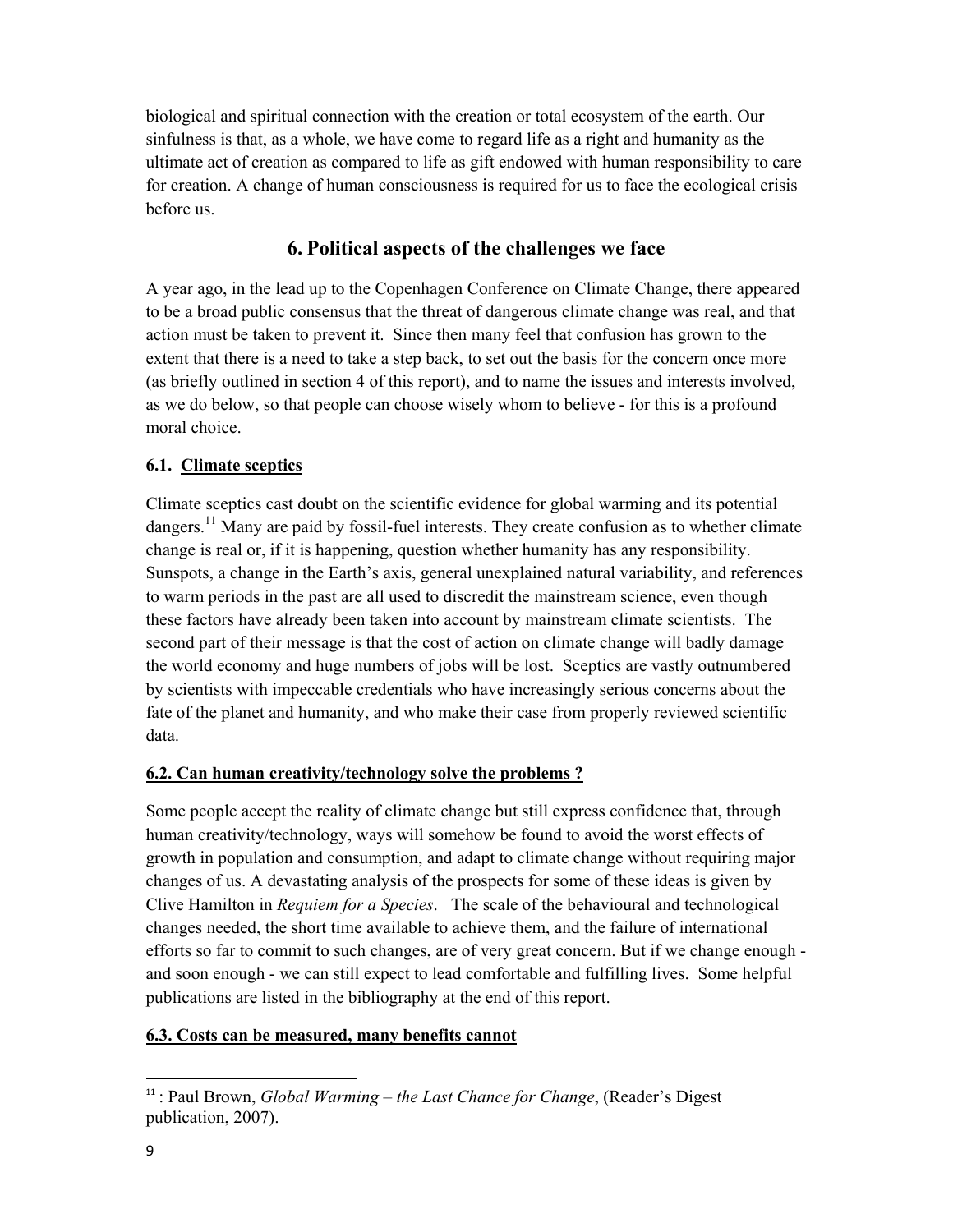The central policy issue is simply stated in the Garnaut Climate Change Review Report: *'What extent of global mitigation, with Australia playing its proportionate part, provides the greatest excess of gains from reduced risks of climate change over costs of mitigation?* 

- *The mitigation costs are experienced through conventional market processes and can be measured through formal economic modeling.*
- *But only some of the benefits of mitigation are experienced through conventional market processes, and others take the form of insurance against severe and potentially catastrophic outcomes and still others the avoidance of environmental and social costs which are not amenable to conventional measurement.*

*The challenge is to make sure that important immeasurable effects are brought to account. The long time frames involved create a special challenge, requiring us to measure how we value the welfare of future generations relative to our own.' (underlines added)*

There are major political challenges involved in addressing such hard problems. The Garnaut Report has been criticized by observing that it was commissioned by Labor Governments, and implying (unfairly) that it was therefore politically and ideologically slanted.

#### **6.4. Political identification with positions on climate change**

Economic growth is the paradigm, a prime goal of nations underpinned by unsustainable use of the earth's resources. Modern industrialized economies now need to change. Some people accept this, in order to care for the future world in which all life will need to exist, but others resist, giving priority to preserving current ways (and profits, for some). A new economic paradigm is urgently needed.

**Interest groups are often broadly aligned with political groups. This poses huge challenges for objectivity in addressing the issues: all of us need to examine our own and others' deepest motives for opinions held. Political leadership towards a more sustainable future is essential but major change cannot be achieved urgently unless partisan approaches are put aside. Sadly, an adversarial approach, with the goal of short term political advantage, has been the default position.** 

As Christians, we need to encourage wise, unselfish and courageous political leadership. The Archbishop of Canterbury preached, during the Copenhagen conference on climate change, on casting out fear and acting for the sake of love: *'Yet it seems that fear still rules our hearts and imaginations. We have not yet been able to embrace the cost of the decisions we know we must make. We are afraid because we don't know how we can survive without the comforts of our existing lifestyle. We are afraid that new policies will be unpopular with the national electorate. We are afraid that younger and more vigorous economies will take advantage of us – or we are afraid that older, historically dominant economies will use the excuse of ecological responsibility to deny us our right to proper and just development.'* The Archbishop ended by emphasizing that love casts out fear and with a plea not to be afraid, but to ask how we show that we love God's creation, and how we learn to trust one another in a world of limited resources through justice and caring for our neighbour.

## **6.5. Human population growth and the future of the Earth**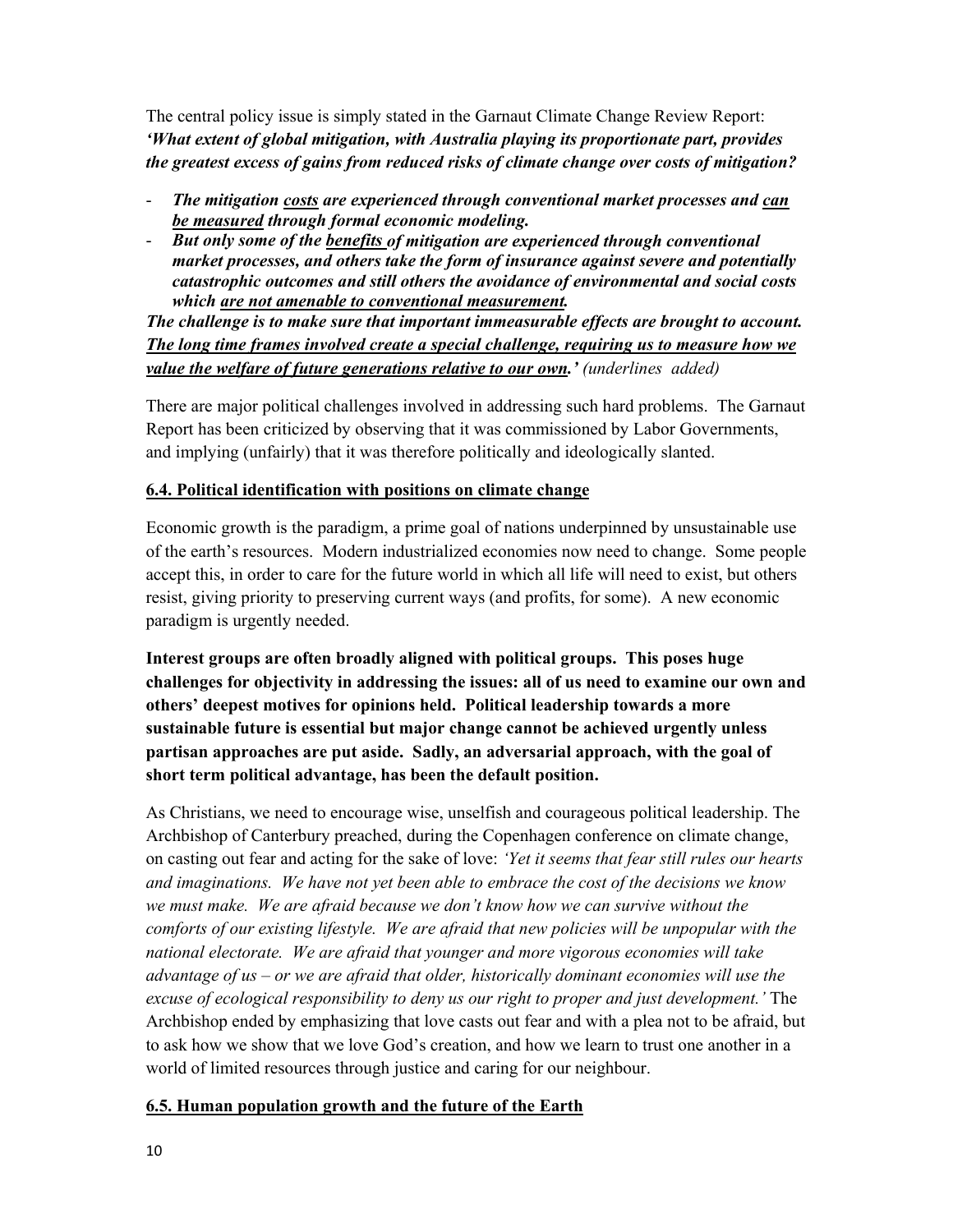Population growth and related consumption are root causes of current environmental stress and climate change, but population is a controversial topic that is difficult to address politically. Reasons why people prefer to be silent include:

- Businesses and home owners benefit from population growth, short term
- Population growth provides economic growth, a prime goal of governments
- Some think an increased birth rate is needed to compensate for an ageing population, but the costs of adjusting are not likely to be huge (Sachs p.201) and it is inconsistent and unsustainable to provide incentives for more people in a crowded world.
- Earlier immigrants to Australia, which is most of us, do not want to prevent others coming; but we could increase our very small humanitarian immigration and continue family reunion while decreasing total immigration to fit with scientific advice on the long term carrying capacity and biodiversity preservation of the Australian continent.
- Birth control education and facilities are sensitive for some church members. Balancing such matters can be hard, but the big picture is of overpopulation. Should we not support those who, through voluntary means, are trying to achieve the greatest good – for each woman, the wellbeing of all her children, her environment, her nation and the world as a whole - through education and reproductive health services.

## **Out of care for the whole Creation, particularly the poorest of humanity and the life forms who cannot speak for themselves, we argue that it is not responsible to remain silent.**

## 7. Resolution

That Synod,

Receives the report from the Diocesan working group on Population Environment and Sustainability and. recognising the potential damage that continued population growth will cause to environmental and international stability

- 1. understands that population stabilises when poverty is reduced and educational standards increase and therefore calls upon the Australian Government to meet its obligation for the effective implementation of the Millennium Development Goals especially those that relate to the alleviation of poverty, provision of universal primary education, and care for the environment. Further urges the Australian Government to reach the international standard of 0.7% GDP donation to international aid.
- 2. urges Aus Aid and all NGOs, especially faith based organisations, to work tirelessly for the achievement of these goals within the agreed time frame (2015) and to advocate strongly for their implementation with Government, nationally and internationally.
- 3. acknowledging that the current economic paradigm of continuous growth is most easily fulfilled by ongoing population expansion, but that this is no longer responsible: urges Government to cease incentives for population expansion and develop economic models of sustainability that develop community strength, wellbeing and capacity for self-sufficiency.